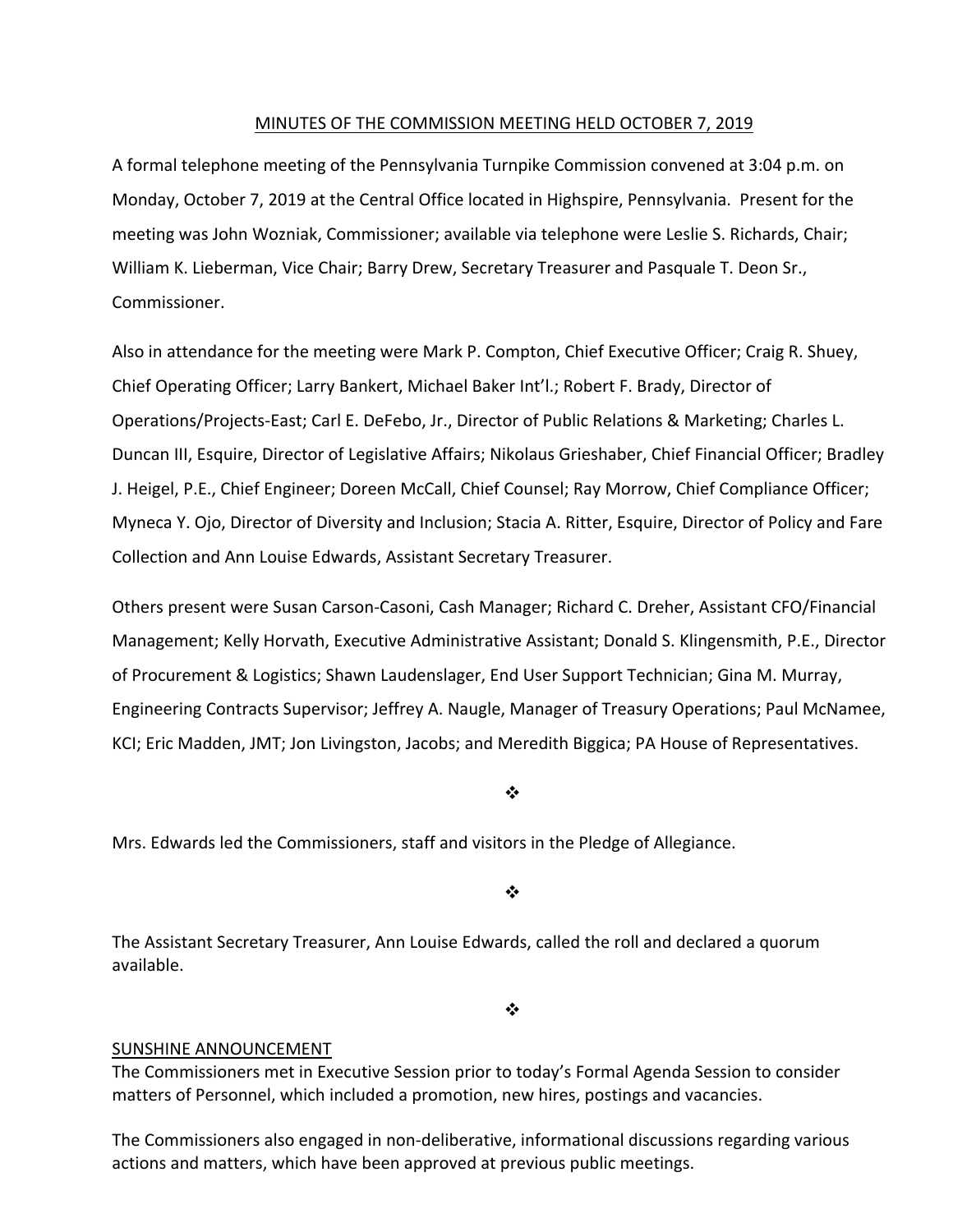#### PUBLIC COMMENT

Mrs. Edwards: The public is welcome to address the Commission regarding items listed on the Agenda or other items not listed on the Agenda that are within the Commission's authority or control. In order to conduct an orderly and effective meeting, all persons wishing to address the Commission should have signed in a requested time to speak. If you have not done so, you are invited to do so at this time.

There were no requests to address the Commission.

### MINUTES OF THE MEETING

Motion‐That the Minutes of the meeting held September 17, 2019 be approved and filed as submitted‐ was made by Commissioner Wozniak, seconded by Commissioner Deon, and passed unanimously.

 $\frac{1}{2}$ 

 $\cdot$ 

#### COMMUNICATIONS

Motion‐That the Commission approves the memo received from the Chief Counsel‐was made by Commissioner Wozniak, seconded by Commissioner Deon, and passed unanimously.

#### PERSONNEL

Motion‐That the Commission approves the Personnel as amended‐was made by Commissioner Wozniak, seconded by Commissioner Deon, and passed unanimously.

 $\frac{1}{2}$ 

 $\bullet^{\bullet}_{\mathbf{a}^{\bullet}}$ 

# UNFINISHED BUSINESS

No Unfinished Business to consider.

❖

# NEW BUSINESS

## PAYMENTS

Motion‐That the Commission approves payment of the invoices for the items listed in memos "a" and "b":

- a. Employee Liability Self‐Insurance Program (ELSIP) invoice, from the PA Department of General Services, which represents the annual premium due for the period July 1, 2019 – June 30, 2020; in the amount of \$126,109.08;
- b. Property Insurance and Boiler & Machinery Insurance coverage with Travelers and Liberty Mutual, through our broker Conner Strong & Buckelew, for the period October 1, 2019 – October 1, 2020; for a total of \$1,718,525.00.

 $\bullet^{\bullet}_{\bullet} \bullet$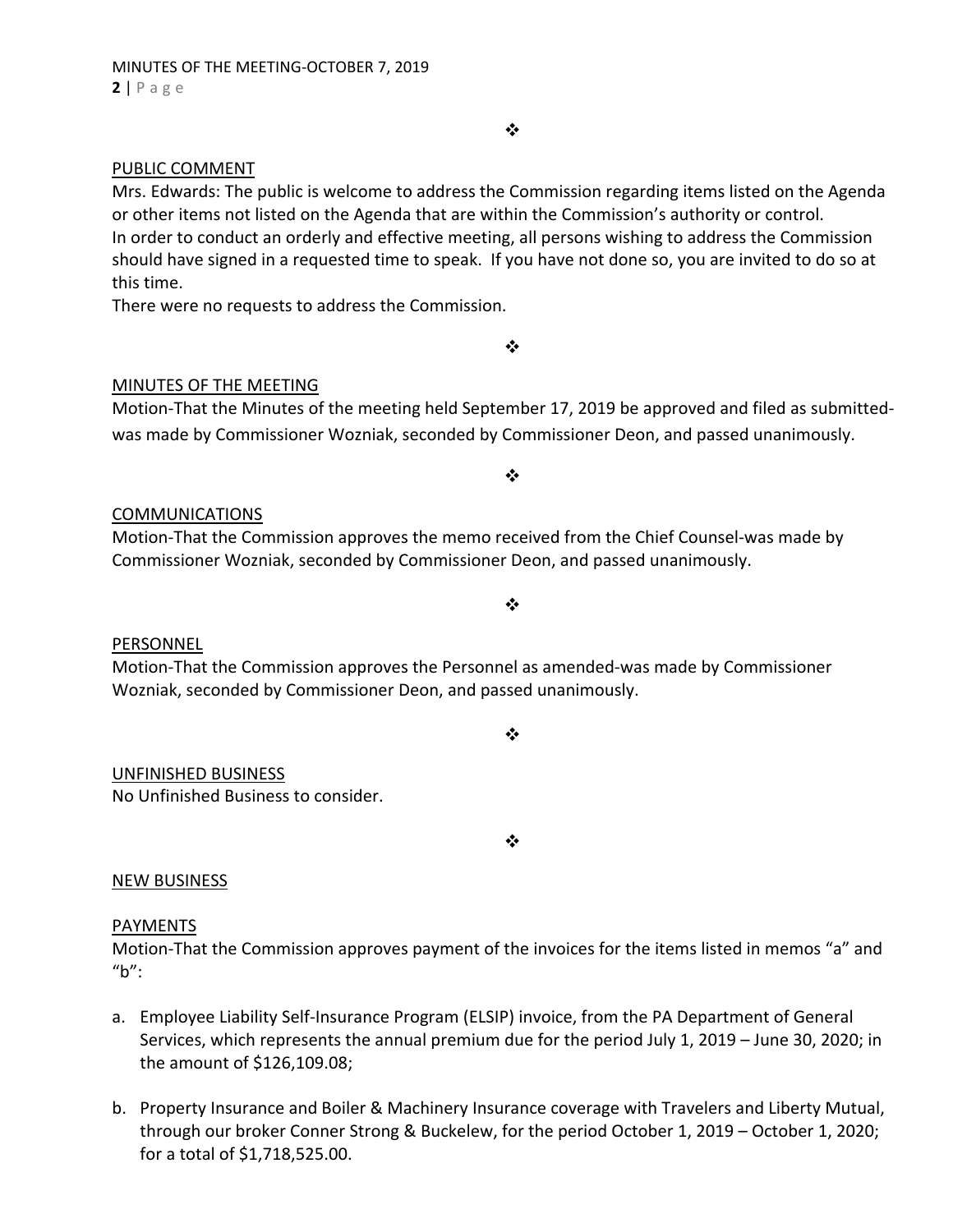MINUTES OF THE MEETING‐OCTOBER 7, 2019 **3** | Page

‐was made by Commissioner Wozniak, seconded by Commissioner Deon, and approved unanimously.

 $\bullet^{\bullet}_{\bullet} \bullet$ 

## AGREEMENTS

Motion‐That the Commission approve the negotiation and execution of the Agreements, an Amendment, and Supplements for the items listed in memos "a" through "e":

- a. Reimbursement Agreement with the City of Duquesne, for the City to reimburse the Commission twenty‐five percent (25%) of the design and construction costs associated with the relocation of the City's existing water lines necessary for construction of the Mon/Fayette Expressway (Section 53C3); at an approximate reimbursement of \$122,750.00;
- b. Amendment to our agreement with Mitchell & Titus, LLP for annual independent audit services, exercising the option to renew the agreement to audit the fiscal years ending May 31, 2020 and May 31, 2021 financial statements of the Commission and the Commission's Retiree Medical Trust; at a not-to-exceed cost of \$327,275.00 for the two-years;
- c. Settlement Agreement and Mutual Release with Verizon Pennsylvania, LLC, for costs associated with the removal of a utility line during construction of the Southern Beltway, Section 55C1-1; authorize the appropriate Commission officials to execute the necessary documents; and receipt of payment of the settled amount in exchange for full and final release of all claims;
- d. Supplemental Reimbursement Agreement with Plum Borough Municipal Authority, to reimburse the Authority for the engineering and facility relocation work necessary for the total reconstruction project from MP 49.00 to MP 53.00; for an increase of \$3,391.15 due to the Authority having to bore longer than anticipated and upsize the pipe to safely construct the waterline; for a revised not‐to‐exceed amount of \$106,536.78;
- e. Supplemental Reimbursement Agreement with Columbia Gas Transmission (CGT) to reimburse CGT the cost of the engineering and utility relocation work necessary for the total reconstruction project from MP 308.00 to MP 312.00; for an increase of \$350,517.50 for extensive design and environmental coordination and permitting; for a revised not‐to‐exceed amount of \$453,135.00.

‐was made by Commissioner Wozniak, seconded by Commissioner Deon, and passed unanimously.

 $\bullet^{\bullet}_{\bullet} \bullet$ 

## RIGHT‐OF‐WAY REQUEST

Motion-That the Commission approves the Right-of-Way Requests for the items listed in memos "a" through "j":

a. Acquisition of Right‐of‐Way #14S205 (Cynthia L. Cernuska), a total take parcel necessary for construction of the Mon/Fayette Expressway, Rt. 51 to I‐376, by authorizing payment of \$95,409.98 representing fair market value, pro‐rated taxes and recording fees to Arrow Land Solutions, LLC, escrow agent; also authorize payment of \$39,952.50 representing housing supplement and closing costs to Cynthia L. Cernuska; authorize the appropriate Commission officials to execute the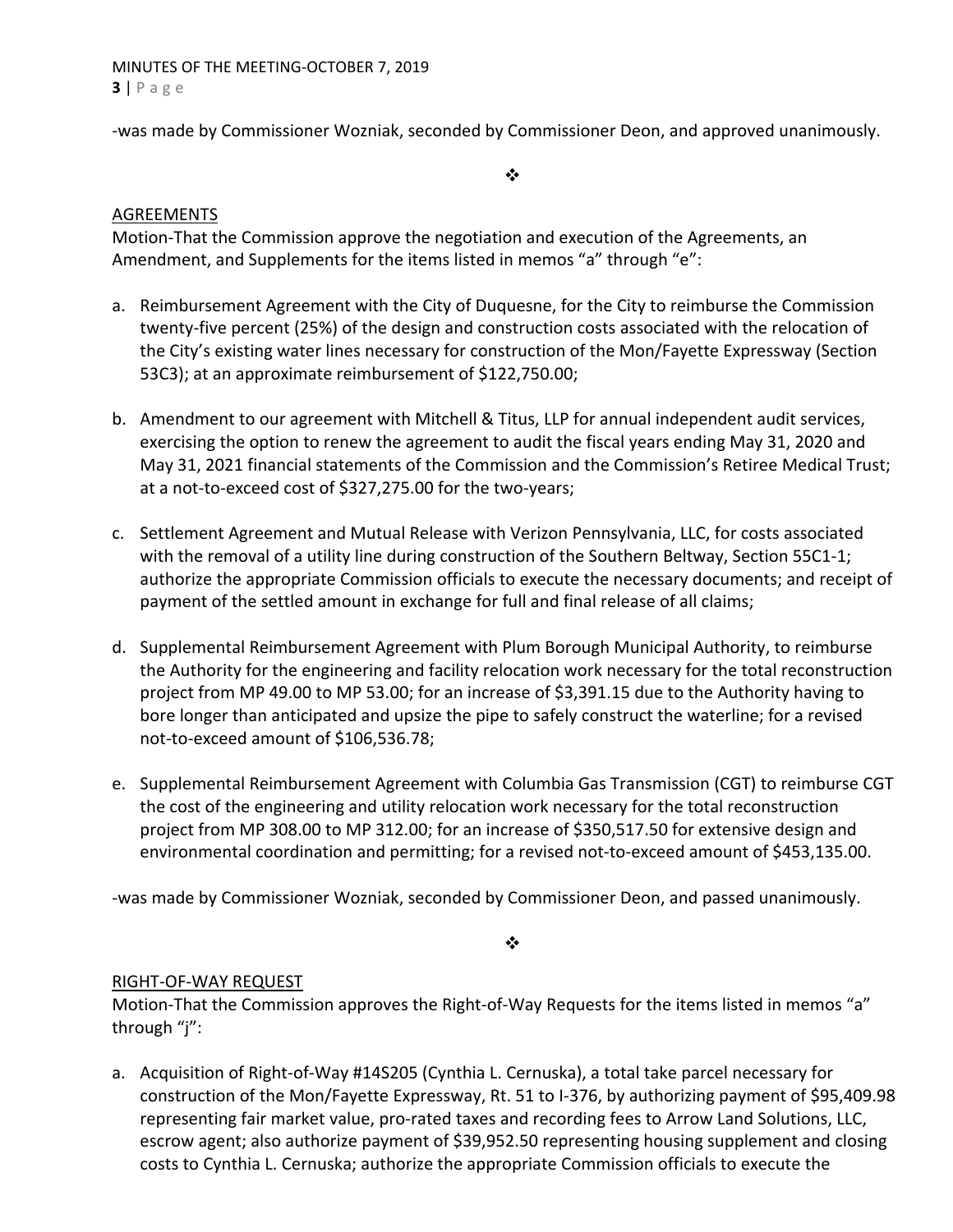Agreement of Sale and other documents that may be required for closing; authorize the payment of additional statutory damages as calculated by the Right‐of‐Way Administrator and approved by the Chief Counsel; and payment of fair market value to the property owner is contingent upon the delivery of a deed as prepared by the Legal Department;

- b. Acquisition of Right‐of‐Way #14S376 (S & S Auto Service, Inc.), a total take parcel necessary for construction of the Mon/Fayette Expressway, Rt. 51 to I‐376, by authorizing payment of \$101,726.54 representing fair market value, pro‐rated taxes and recording fees to Closure Settlement, LLC, escrow agent; also authorize payment of \$3,400.00 representing Section 710 statutory damages to Jenco Law Group, PC; authorize the appropriate Commission officials to execute the Agreement of Sale and other documents that may be required for closing; authorize the payment of additional statutory damages as calculated by the Right‐of‐Way Administrator and approved by the Chief Counsel; and payment of fair market value to the property owner is contingent upon the delivery of a deed as prepared by the Legal Department;
- c. Acquisition of Right‐of‐Way #14S281 (Christopher W. Wright), a total take parcel necessary for construction of the Mon/Fayette Expressway, Rt. 51 to I‐376, by authorizing payment of \$85,182.69 representing fair market value, pro‐rated taxes and recording fees to Universal Settlement Services of Pennsylvania, LLC, escrow agent; also authorize payment of \$11,987.24 representing housing supplement and closing costs to Christopher W. Wright; authorize the appropriate Commission officials to execute the Agreement of Sale and other documents that may be required for closing; authorize the payment of additional statutory damages as calculated by the Right‐of‐Way Administrator and approved by the Chief Counsel; and payment of fair market value to the property owner is contingent upon the delivery of a deed as prepared by the Legal Department;
- d. Acquisition of Right‐of‐Way #14S358‐1 (Tamara Ohler Smith; Creative Enterprises, Corp.), a total take parcel necessary for construction of the Mon/Fayette Expressway, Rt. 51 to I‐376, by authorizing payment of \$60,000.00 representing Business Dislocation damages to Creative Enterprises, Corp.; authorize the appropriate Commission officials to execute all required documents; and authorize the payment of additional statutory damages as calculated by the Right‐ of‐Way Administrator and approved by the Chief Counsel;
- e. Acquisition of Right‐of‐Way #6008‐A‐RA (George E. & Jeanette M. Ley, III), a partial take parcel necessary for the total reconstruction project from MP 302.00 to MP 308.00 by authorizing payment of \$6,088.50 representing fair market value and pro‐rated taxes to George E. & Jeanette M. Ley, III; authorize the appropriate Commission officials to execute the Agreement of Sale and other documents that may be required for closing; authorize the payment of additional statutory damages as calculated by the Right‐of‐Way Administrator and approved by the Chief Counsel; and payment of fair market value to the property owners is contingent upon the delivery of a deed as prepared by the Legal Department;
- f. Acquisition of Right‐of‐Way #1A164‐A1 (Lisa A. Biondi a/k/a Lisa A. Loar; Michelle D. Zini a/k/a Michelle D. Loar), a partial take parcel necessary for the Donegal Slide remediation project by authorizing payment of \$10,352.25 representing fair market value and pro-rated taxes to Lisa A. Biondi; also authorize payment of \$10,852.25 representing fair market value, pro-rated taxes and residential fixed move to Michelle D. Zini; authorize the appropriate Commission officials to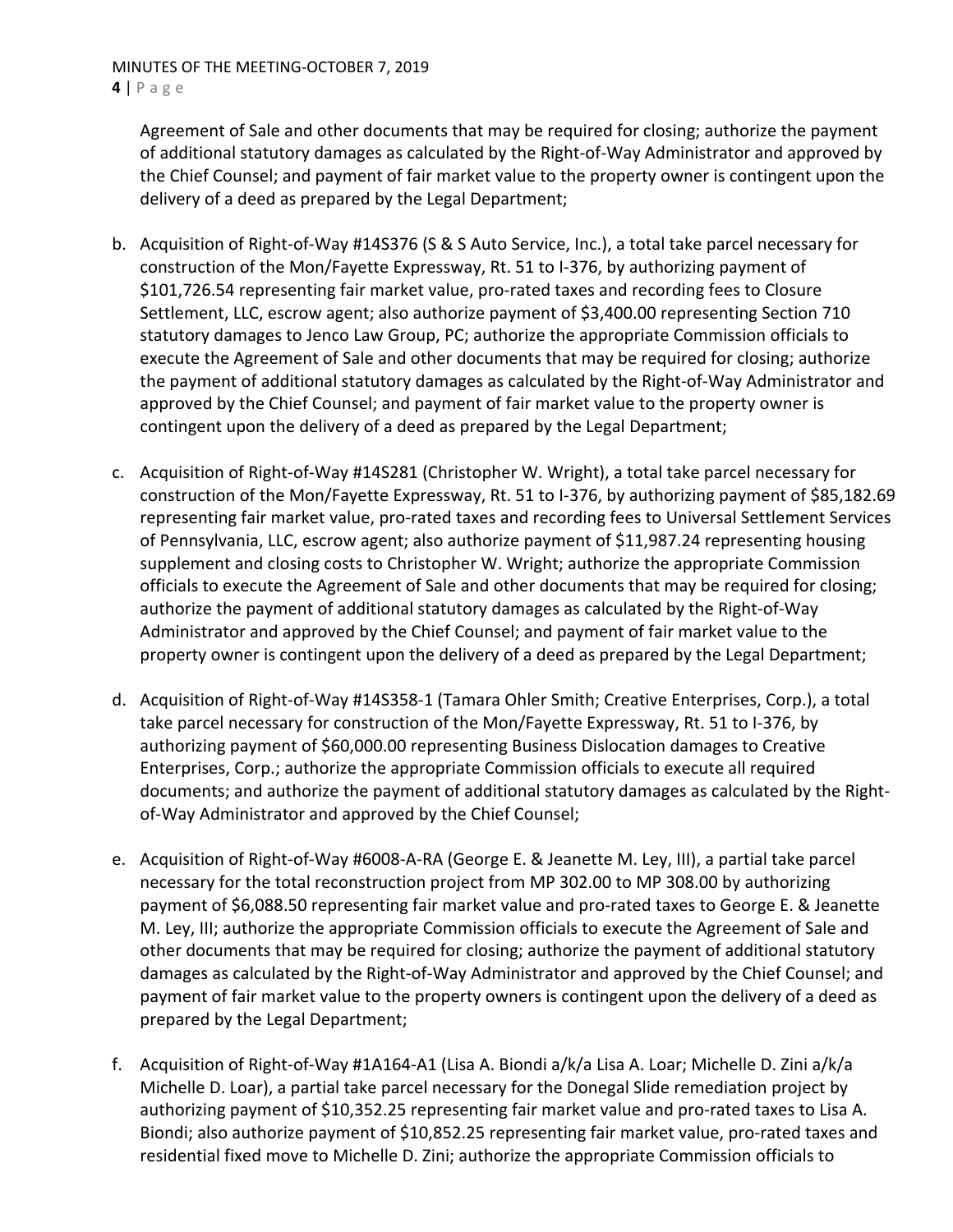execute the Agreement of Sale and other documents that may be required for closing; authorize the payment of additional statutory damages as calculated by the Right‐of‐Way Administrator and approved by the Chief Counsel; and payment of fair market value to the property owners is contingent upon their delivery of a deed as prepared by the Legal Department;

- g. Acquisition of Right‐of‐Way #14S241 (Jesse R. Garshak), a total take parcel necessary for construction of the Mon/Fayette Expressway, Rt. 51 to I‐376, by authorizing payment of \$101,437.71 representing fair market value, pro‐rated taxes and recording fees to Universal Settlement Services of Pennsylvania, LLC, escrow agent; authorize the appropriate Commission officials to execute the Agreement of Sale and other documents that may be required for closing; authorize the payment of additional statutory damages as calculated by the Right‐of‐Way Administrator and approved by the Chief Counsel; and payment of fair market value to the property owner is contingent upon the delivery of a deed as prepared by the Legal Department;
- h. Acquisition of Right‐of‐Way #14S650 (Renee M. Long), a total take parcel necessary for construction of the Mon/Fayette Expressway, Rt. 51 to I‐376, by authorizing payment of up to \$4,000.00 representing Section 710 statutory damages; also authorize payment of \$1,475.00 representing reimbursement of appraisal fees to Renee M. Long;
- i. Acquisition of Right‐of‐Way #14S305 (Thomas M. & Evelyn K. Ballog), a total take parcel necessary for construction of the Mon/Fayette Expressway, Rt. 51 to I‐376, by authorizing payment of \$80,786.85 representing fair market value, pro‐rated taxes and recording fees to Arrow Land Solutions, LLC, escrow agent; authorize the appropriate Commission officials to execute the Agreement of Sale and other documents that may be required for closing; authorize the payment of additional statutory damages as calculated by the Right‐of‐Way Administrator and approved by the Chief Counsel; and payment of fair market value to the property owners is contingent upon the delivery of a deed as prepared by the Legal Department;
- j. Acquisition of Right‐of‐Way #14S352 (Andrew V. & Rose Borriello), a total take parcel necessary for construction of the Mon/Fayette Expressway, Rt. 51 to I‐376, by authorizing payment of \$79,784.60 representing fair market value, pro-rated taxes and recording fees to Arrow Land Solutions, LLC, escrow agent; also authorize payment of \$6,750.00 representing moving costs, search costs and 710 fees to Andrew V. & Rose Borriello; authorize the appropriate Commission officials to execute the Agreement of Sale and other documents that may be required for closing; authorize the payment of additional statutory damages as calculated by the Right‐of‐Way Administrator and approved by the Chief Counsel; and payment of fair market value to the property owners is contingent upon the delivery of a deed as prepared by the Legal Department.

‐was made by Commissioner Wozniak, seconded by Commissioner Deon, and passed unanimously.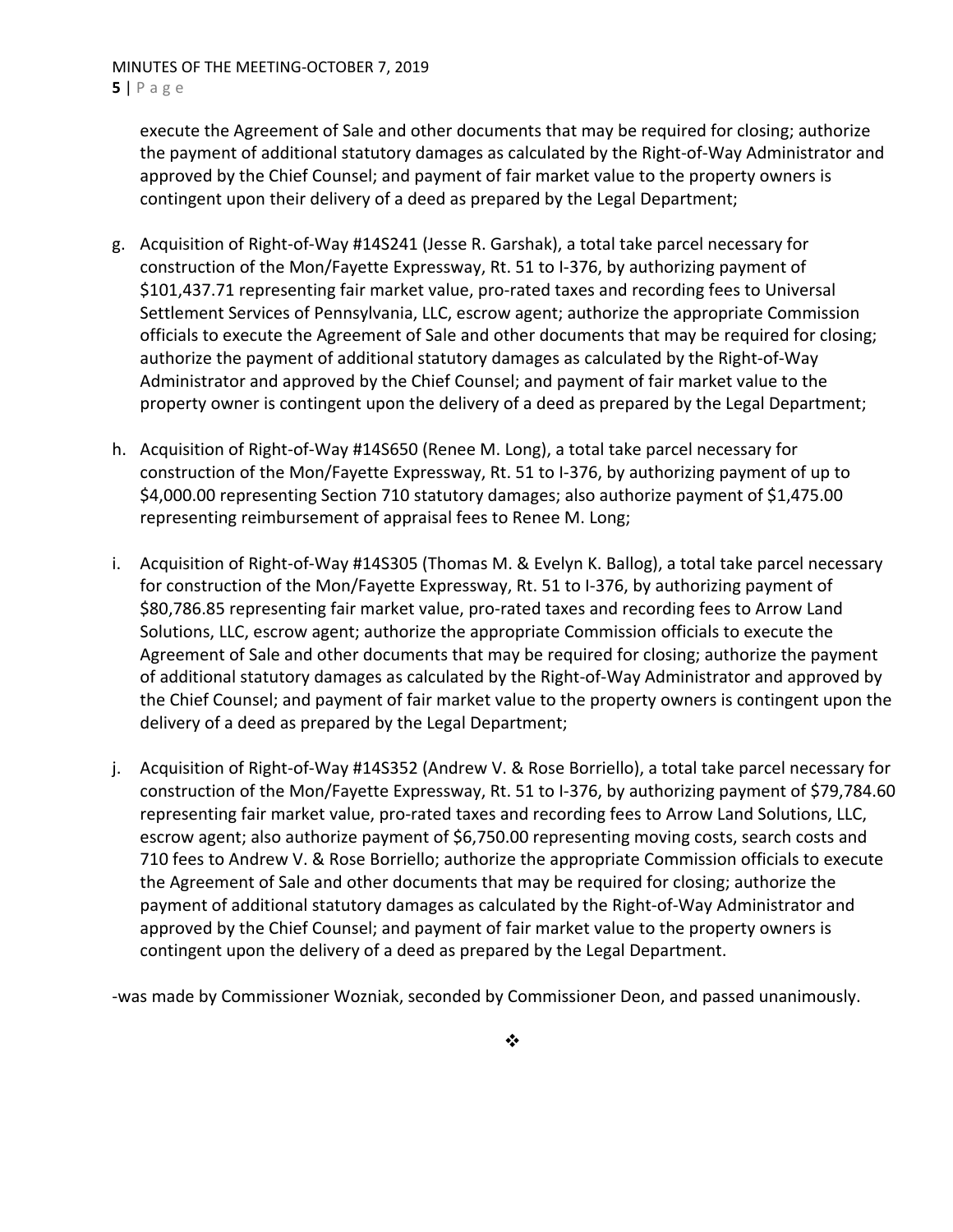## MINUTES OF THE MEETING‐OCTOBER 7, 2019

**6** | Page

### ADVERTISING

Motion-That the Commission approves advertising for the items listed in memos "a" and "b":

- a. Storage tank management/environmental services systemwide;
- b. Wastewater/environmental services systemwide.

‐was made by Commissioner Wozniak, seconded by Commissioner Deon, and passed unanimously.

❖

## PURCHASE ORDERS

Motion‐That the Commission approves Award of Bids, Change Orders and Issue Purchase Orders for the items listed in memos "a" through "l":

- a. Change Order for the Nexus data center upgrade with ePlus Technology, Inc., to provide increased speed connectivity for future server implementations; at a cost of \$321,744.78;
- b. Print shop copiers, utilizing the Commonwealth's contract with Fraser Advanced Information Systems; at a total award of \$273,518.00;
- c. Change Order for CheckPoint Security Gateway Solutions (through September 2020) with ePlus Technology, Inc., for the replacement of hardware that is reaching end of life and for additional firewalls to support expansion of cashless tolling; at a cost of \$190,879.38;
- d. Four (4) New Holland tractor mowers for District 3, utilizing the Commonwealth's contract with CNH Industrial America, LLC; at a total award of \$156,919.52;
- e. Four (4) Alamo mower packets for the New Holland tractor mowers for District 3, utilizing the Commonwealth's contract with Alamo Industrial; at a total award of \$107,564.00;
- f. One (1) Steril‐Koni heavy duty recess mounted skylift, utilizing the Commonwealth's contract with Steril‐Koni USA, Inc.; at a total award of \$201,085.69;

| g. | Unleaded gasoline, to the lowest responsive and responsible bidders; and approval for staff<br>movement of funds between contracts as needed during the contract term (November 1, 2019 – |  |                |                                                                                                   |  |  |
|----|-------------------------------------------------------------------------------------------------------------------------------------------------------------------------------------------|--|----------------|---------------------------------------------------------------------------------------------------|--|--|
|    | October 31, 2020):                                                                                                                                                                        |  |                |                                                                                                   |  |  |
|    | <b>Petroleum Traders</b>                                                                                                                                                                  |  | 880,000.00     | Gib, Jeff Hills, Searights, Kegg, Slat, Pocono, Wyoming Vly,<br>Everett, Newville, New Cumberland |  |  |
|    | Mansfield Oil Company                                                                                                                                                                     |  | 150,000.00     | Bowmansville                                                                                      |  |  |
|    | <b>Sprague Operating Resources</b>                                                                                                                                                        |  | 300,000.00     | Homewood, Harr City, Donegal, Greensburg                                                          |  |  |
|    | PAPCO, Inc.                                                                                                                                                                               |  | 170,000.00     | Mt. Gretna, Burnt Cabins                                                                          |  |  |
|    | Riggins, Inc.                                                                                                                                                                             |  | 210,000.00     | Devault, Trevose, Quakertown                                                                      |  |  |
|    | TOTAL AWARD TO VENDORS:                                                                                                                                                                   |  | \$1,710,000.00 |                                                                                                   |  |  |
|    | Contingency                                                                                                                                                                               |  | 171,000.00     |                                                                                                   |  |  |
|    | TOTAL AWARD REQUESTED:                                                                                                                                                                    |  | \$1,881,000.00 |                                                                                                   |  |  |
|    |                                                                                                                                                                                           |  |                |                                                                                                   |  |  |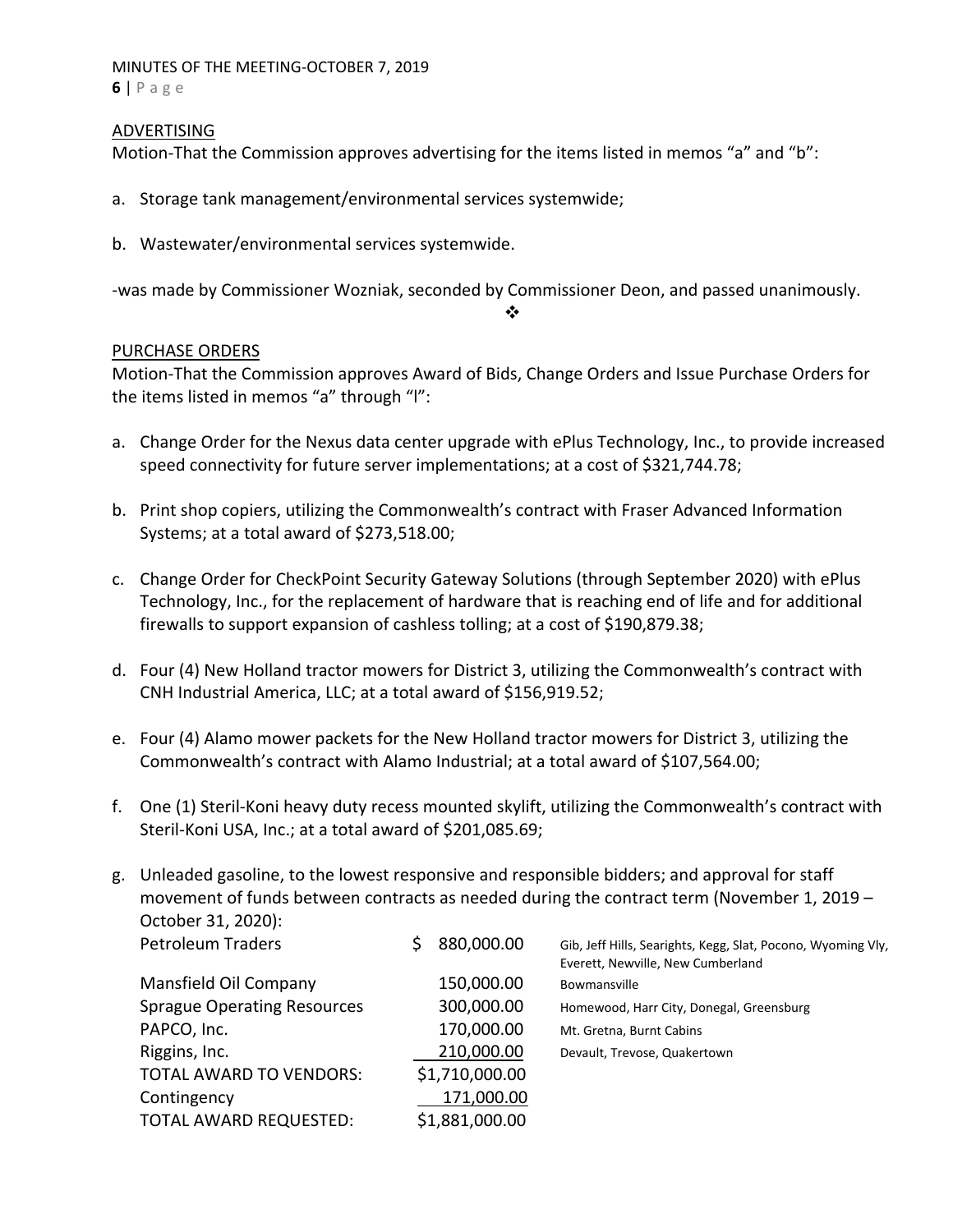**7** | Page

h. Septic tank services, exercising the option to renew the agreements for an additional year (November 1, 2019 – October 31, 2020); and approval for staff movement of funds between contracts as needed during the contract term:

| Coffee Run Outdoor                    | S | 21,900.00  |
|---------------------------------------|---|------------|
| Kline's Services, LLC                 |   | 19,953.00  |
| Chamberlin & Wingert                  |   | 7,480.00   |
| <b>Dalton Sanitary Services</b>       |   | 20,420.00  |
| A-Septic Tank Service                 |   | 38,480.00  |
| Mr. John Septic                       |   | 525.00     |
| <b>Walters Environmental Services</b> |   | 26,700.00  |
| TOTAL RENEWAL TO VENDORS:             | S | 135,458.00 |
| Contingency                           |   | 13,550.00  |
| TOTAL AWARD REQUESTED:                |   | 149,008.00 |

i. Banking supplies and money deposit bags (November 1, 2019 – October 31, 2020), to the lowest responsive and responsible bidders:

| <b>Bulldog Office Products</b>  | 2,000.00     |
|---------------------------------|--------------|
| ControlTek                      | 80,000.00    |
| <b>Dunbar Security Products</b> | 50,000.00    |
| <b>Total AWARD TO VENDORS:</b>  | \$132,000.00 |
| Contingency                     | 13,200.00    |
| <b>TOTAL AWARD REQUESTED:</b>   | \$145,200.00 |

- j. Thirty-three (33) dump trucks, exercising the option to renew the agreement (October 2019 September 2020) with Legacy Truck Centers, Inc.; at a cost of \$6,844,344.74;
- k. Microwave upgrade (Phase 4), utilizing the Commonwealth's contract with Nokia of America Corp.; at a total award of \$2,109,150.51;
- l. Twenty‐two Henke snowplows, utilizing the Commonwealth's contract with Henke Manufacturing Corp.; at a total award of \$212,544.00.

‐was made by Commissioner Wozniak, seconded by Commissioner Deon, and passed unanimously.

 $\bullet^{\bullet}_{\bullet} \bullet$ 

## AWARD OF CONTRACT

Motion‐That the Commission approves the Award of Contract #EN‐00160‐03‐03 for median barrier replacement between MP 308.01 and MP 312.16, to the lowest responsive and responsible bidder, Eastern Highway Specialists, Inc.; at a not‐to‐exceed amount of \$2,499,141.65 and a contingency of \$100,000.00‐was made by Commissioner Wozniak, seconded by Commissioner Deon, and passed unanimously.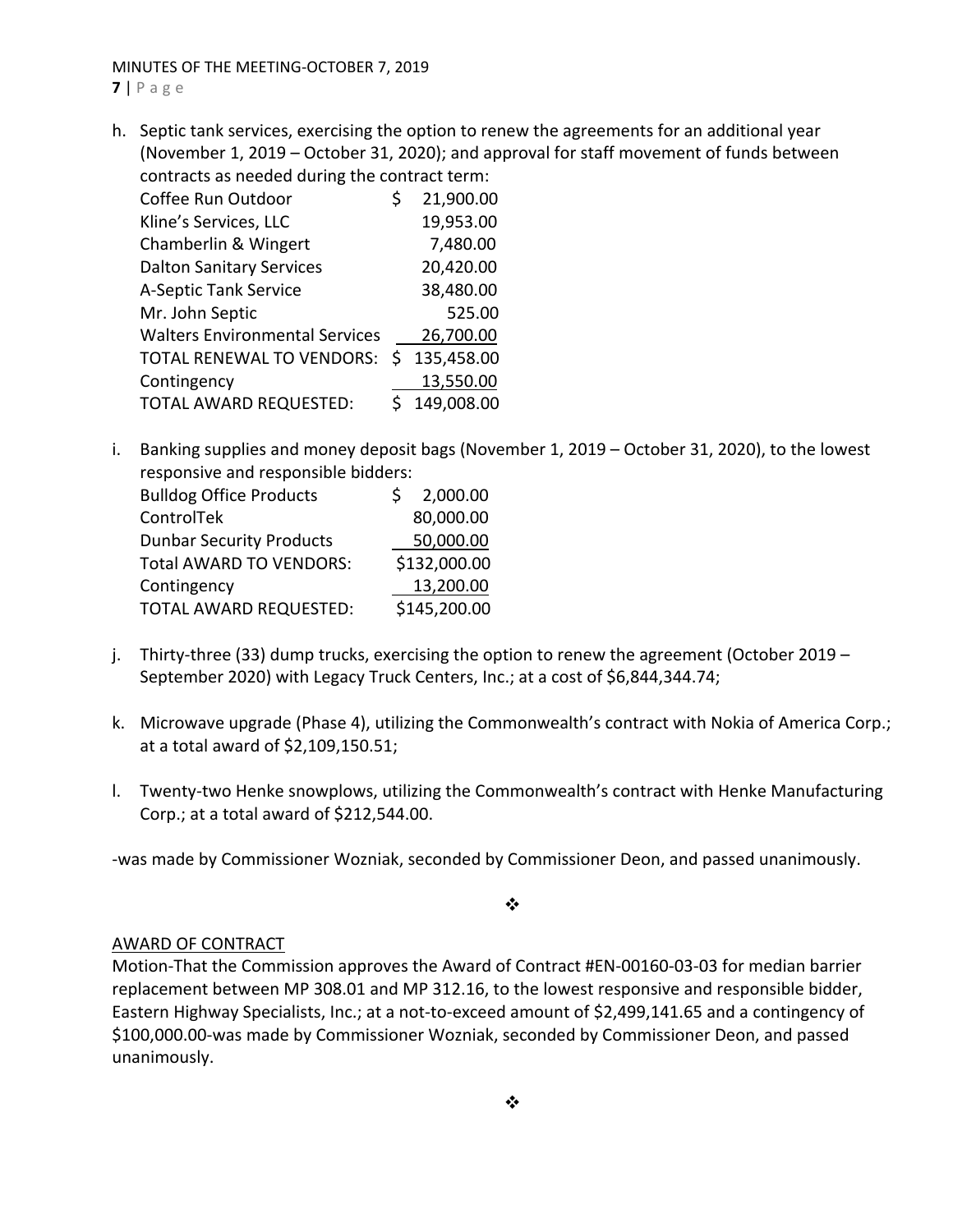#### MINUTES OF THE MEETING‐OCTOBER 7, 2019 **8** | Page

### SUPPLEMENTS

Motion‐That the Commission approves the negotiation and execution of the Supplemental Agreements for the items listed in memos "a" through "d":

- a. Supplemental Agreement #1 for open‐end engineering design services for the AET conversion project with Rummel, Klepper & Kahl, LLP, for an additional \$500,000.00 to complete the conversion design of the existing Mon/Fayette Expressway; for a revised not‐to‐exceed amount of \$2,000,000.00;
- b. Supplemental Agreement #1 for design services for the Lafayette Street Interchange project at MP 331.60 with KCI Technologies, Inc., for an additional \$6,000,000.00 for the final design of the project; for a revised not‐to‐exceed amount of \$11,000,000.00;
- c. Supplemental Agreement #1 for design services for Cashless Tolling Open Road Toll (ORT) Zones with Century Engineering, for an additional \$250,000.00 to compile additional signing designs; for a revised not‐to‐exceed amount of \$2,750,000.00;
- d. Supplemental Agreement #1 for open‐end design services for the AET conversion on the Southern Beltway, with Stantec Consulting Services, Inc. for an additional \$650,000.00 to complete the Cashless Tolling Open Road Toll (ORT) design for the Mon/Fayette Expressway, Rt. 51 to Duquesne; for a revised not-to-exceed amount of \$2,150,000.00.

‐was made by Commissioner Wozniak, seconded by Commissioner Deon, and passed unanimously.

❖

## PSPC ITEM

Motion‐That the Commission approves the award of services and authorize the negotiation and execution of an agreement with the selected firm for T00120, CY 2020‐2021 systemwide biennial bridge inspection:

- TranSystems Corporation-AWARDED
- AECOM Technical Services
- Pickering, Corts & Summerson

‐was made by Commissioner Wozniak, seconded by Commissioner Deon, and passed unanimously.

❖

## BOND RESOLUTIONS

Motion-That the Commission approves the bond resolution for the item listed in memo "a":

a. Authorizing the approval of the issuance of the Pennsylvania Turnpike Commission's senior indenture bonds or notes each in one or more series or sub‐series, fixed rate, multi‐modal or variable rate, taxable and/or tax‐exempt, in an aggregate initial principal amount not to exceed \$500,000,000 (based on par amount), to finance the costs of (a) financing the costs of various capital expenditures for the Pennsylvania Turnpike system set forth in the Commission's current Ten Year Capital Plan, including any amendment thereto, or any prior capital plan including, but not limited to, the reconstruction of roadbed and roadway, the widening, replacing and redecking of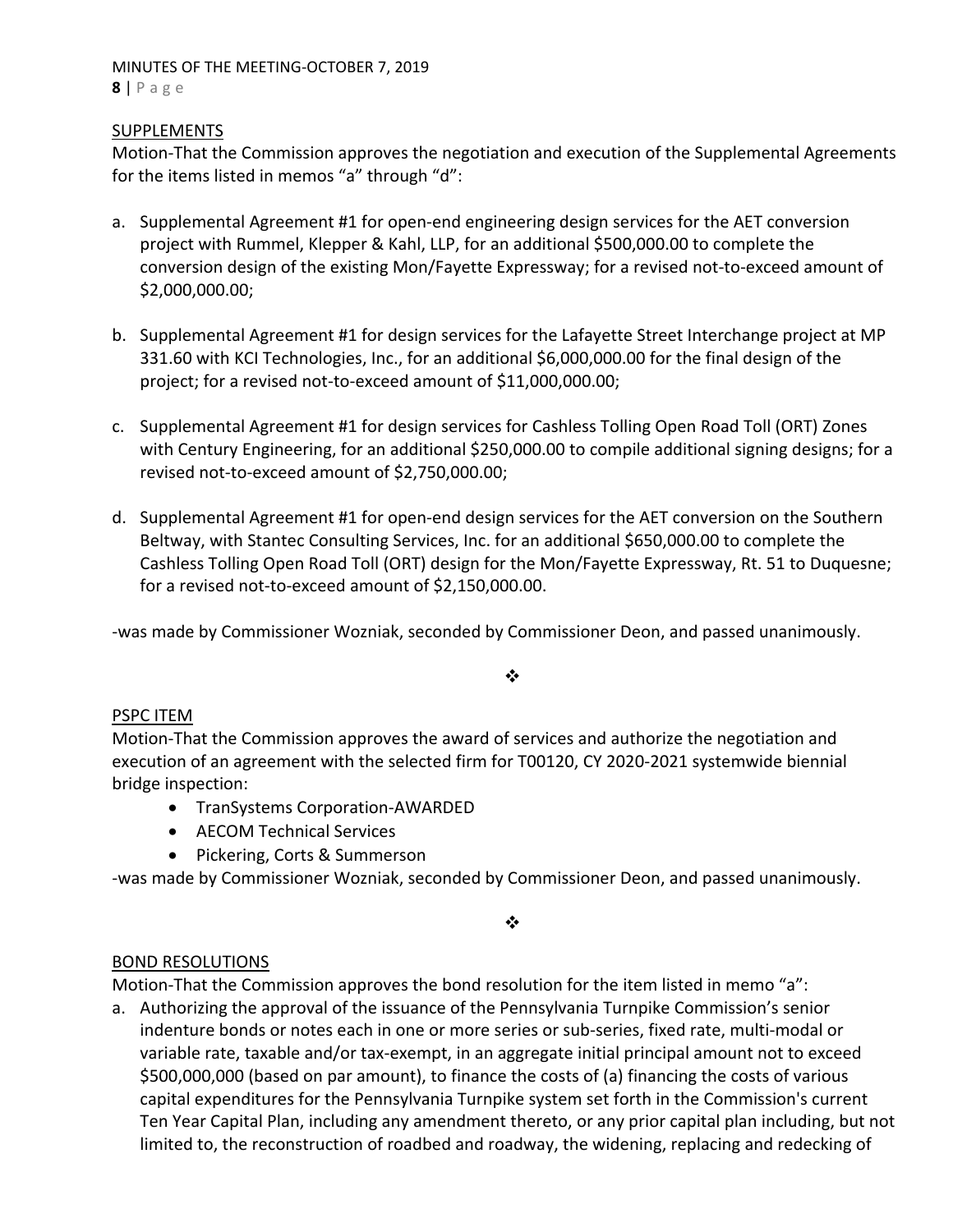#### **9** | Page

certain bridges and/or the rehabilitation of certain interchanges, (b) any debt service reserve or similar funds or credit facility costs related to such bonds, and (c) issuance of such bonds; authorizing the execution, delivery and distribution of the following: (1) one or more supplemental trust indentures, (2) one or more preliminary official statements or preliminary private placement memoranda, (3) one or more official statements or private placement memoranda, (4) one or more purchase contracts or private placement agreements, (5) one or more remarketing agreements, (6) one or more continuing disclosure agreements, (7) one or more interest rate swaps, (8) agreements for the provision of one or more credit facilities and/or reserve fund credit facilities and any related agreements, and (9) any other necessary or appropriate documents or certificates; authorizing the taking of further action; repealing inconsistent resolutions; providing for the appointment of one or more co-bond counsels, disclosure counsel and/or other professionals; and providing for the appointment of one or more underwriters and remarketing agents; providing for the appointment of financial advisor, swap advisor; making a declaration of official intent that the Commission be reimbursed from bond proceeds for certain expenditures paid prior to the issuance of such bonds; authorizing the taking of further action and declaring that this resolution shall be liberally construed;

‐‐was made by Commissioner Wozniak, seconded by Commissioner Deon, and passed unanimously.

Motion-That the Commission approves the bond resolution for the item listed in "b":

b. Providing for the appointment of swap counsel (Stradley Ronon Stevens & Young, LLP) relating to the issuance of the Pennsylvania Turnpike Commission's senior indenture bonds in an aggregate principal amount not to exceed \$500,000,000 (based on par amount) approved by resolution of the Pennsylvania Turnpike Commission dated October 7, 2019;

‐was made by Commissioner Wozniak, seconded by Commissioner Deon; Vice Chair Lieberman voted "No". The motion passed 4‐1.

Motion-That the Commission approves the bond resolution for the item listed in "c":

c. Authorizing the approval of the issuance of the Pennsylvania Turnpike Commission's senior indenture bonds or notes, each in one or more series or sub‐series, fixed rate, multi‐modal or variable rate, taxable and/or tax‐exempt, in an aggregate initial principal amount not to exceed \$500,000,000 (based on par amount), to finance the costs of (a) currently or advance refunding all or a portion of any bond anticipation notes, other short-term indebtedness, senior indenture bonds previously issued by the Pennsylvania Turnpike Commission, (b) any debt service reserve or similar funds or credit facility costs related to such bonds, and (c) issuance of such bonds; authorizing the execution, delivery and distribution of the following: (1) one or more supplemental trust indentures, (2) one or more preliminary official statements or preliminary private placement memoranda, (3) one or more official statements or private placement memoranda, (4) one or more purchase contracts or private placement agreements, (5) one or more remarketing agreements, (6) one or more continuing disclosure agreements, (7) one or more escrow deposit agreements, (8) one or more interest rate swaps or other derivatives, (9) agreements for the provision of one or more credit facilities and/or reserve fund credit facilities and any related agreements, and (11) any other necessary or appropriate documents or certificates; authorizing the taking of further action; repealing inconsistent resolutions; providing for the appointment of one or more co-bond counsels, disclosure counsel and/or other professionals (PFM and Mohanty Gargiulo); and providing for the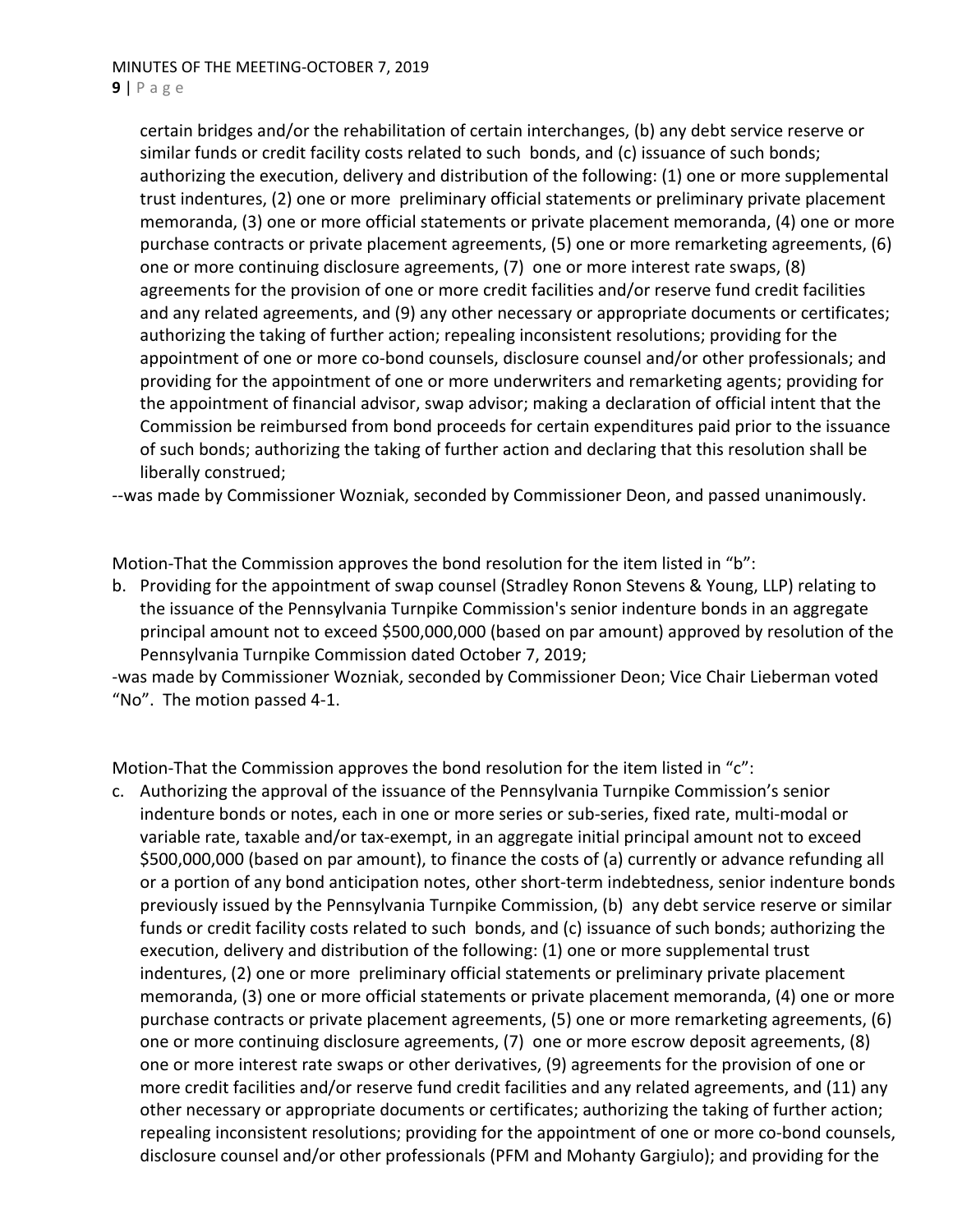appointment of one or more underwriters and remarketing agents; providing for the appointment of financial advisor, swap advisor, verification agent, if necessary, and escrow agents; authorizing the taking of further action and declaring that this resolution shall be liberally construed; ‐was made by Commissioner Wozniak, seconded by Commissioner Deon, and passed unanimously.

Motion-That the Commission approves the bond resolution for the item listed in "d":

d. Providing for the appointment of underwriters (Morgan Stanley & Co., LLC; Backstrom McCarly Berry and Co., LLC/Stifel, Nicolaus & Company, Inc.; Samuel A. Ramirez & Co., Inc.; Rice Securities, LLC; FTN Financial Capital Markets; and Blaylock Van, LLC) relating to the issuance of the Pennsylvania Turnpike Commission's Turnpike Revenue Refunding bonds in an aggregate principal amount not to exceed \$500,000,000 (based on par amount) approved by resolution of the Pennsylvania Turnpike Commission dated October 7, 2019;

‐was made by Commissioner Wozniak, seconded by Commissioner Deon, and passed unanimously.

Motion-That the Commission approves the bond resolution for the item listed in "e":

e. Providing for the appointment of co-bond counsel (Stradley Ronon Stevens & Young, LLP and Powell Law, P.C.) and disclosure counsel (McNees Wallace & Nurick, LLC) relating to the issuance of the Pennsylvania Turnpike Commission's Turnpike Revenue Refunding bonds in an aggregate principal amount not to exceed \$500,000,000 (based on par amount) approved by resolution of the Pennsylvania Turnpike Commission dated October 7, 2019

‐was made by Commissioner Wozniak, seconded by Commissioner Deon; Vice Chair Lieberman voted "No". The motion passed 4‐1.

Motion-That the Commission approves the bond resolution for the item listed in "f":

f. Authorizing the approval of the issuance of the Pennsylvania Turnpike Commission's subordinate indenture bonds or notes, including subordinate revenue bonds, bond anticipation notes and special revenue bonds, each in one or more series or sub‐series, fixed rate, multi‐modal or variable rate, taxable and/or tax‐exempt, in an aggregate initial principal amount not to exceed \$800,000,000 (based on par amount), to finance the costs of (a) currently or advance refunding all or a portion of any bond anticipation notes, other short-term indebtedness, subordinate indenture bonds, including special revenue bonds, previously issued by the Pennsylvania Turnpike Commission, (b) any debt service reserve or similar funds or credit facility costs related to such bonds, and (c) issuance of such bonds; authorizing the execution, delivery and distribution of the following: (1) one or more supplemental trust indentures, (2) one or more preliminary official statements or preliminary private placement memoranda, (3) one or more official statements or private placement memoranda, (4) one or more purchase contracts or private placement agreements, (5) one or more remarketing agreements, (6) one or more continuing disclosure agreements, (7) one or more escrow deposit agreements, (8) documents related to the pledge of motor license fund monies for special revenue refunding bonds, (9) one or more interest rate swaps or other derivatives, or extensions, modifications or amendments to or terminations of existing interest rate swaps, (10) agreements for the provision of one or more credit facilities and/or reserve fund credit facilities and any related agreements, and (11) any other necessary or appropriate documents or certificates; authorizing the taking of further action; repealing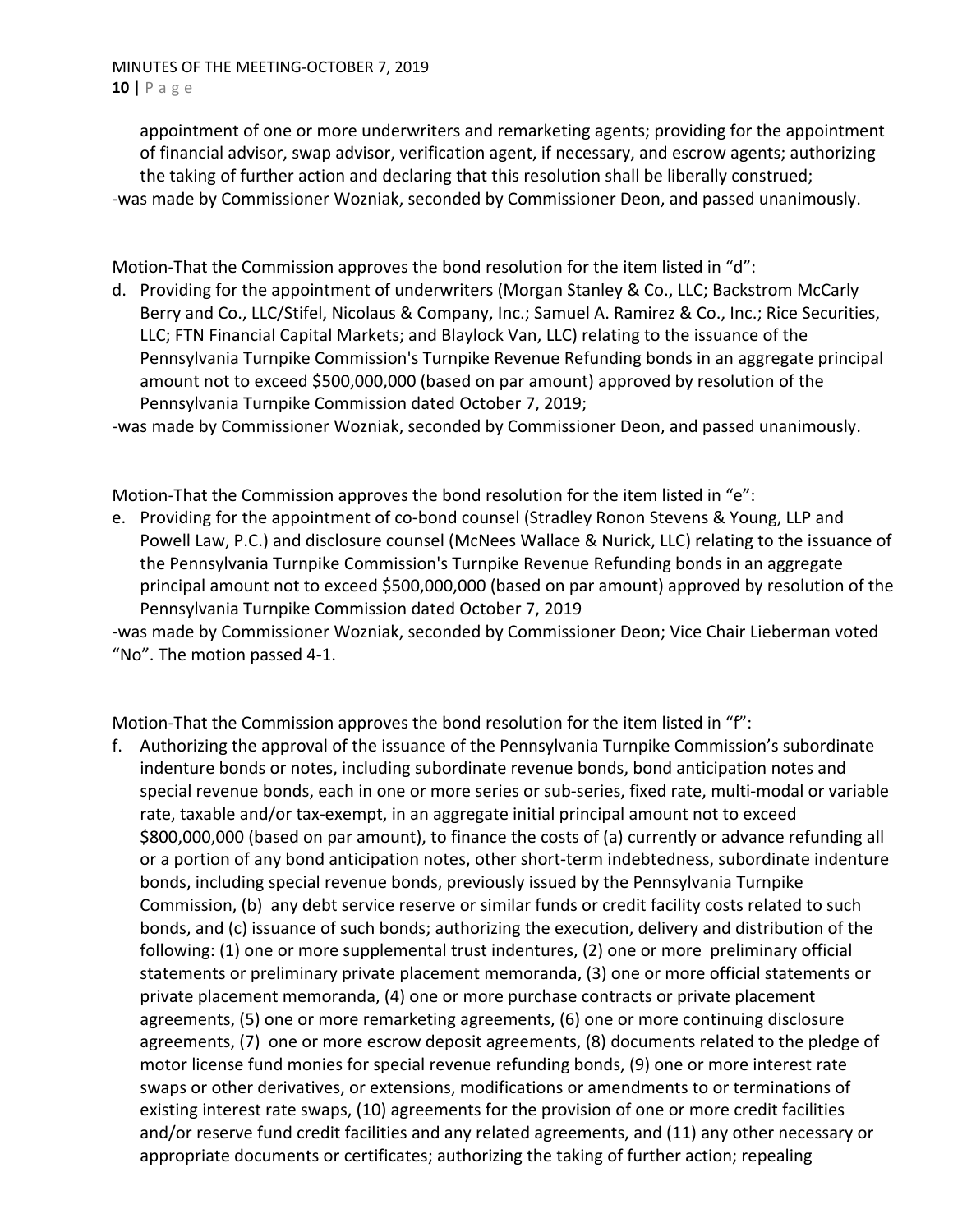#### MINUTES OF THE MEETING‐OCTOBER 7, 2019 **11** | Page

inconsistent resolutions; providing for the appointment of one or more co-bond counsels, disclosure counsel and/or other professionals; and providing for the appointment of one or more underwriters and remarketing agents; providing for the appointment of financial advisor, swap advisor, verification agent, if necessary, and escrow agents; authorizing the taking of further action and declaring that this resolution shall be liberally construed;

‐was made by Commissioner Wozniak, seconded by Commissioner Deon, and passed unanimously.

Motion-That the Commission approves the bond resolution for the item listed in " $g$ ":

g. Providing for the appointment of underwriters (Piper Jaffray & Co.; RBC Capital Markets LLC; Bank of America Merrill Lynch; Drexel Hamilton, LLC; Robert W. Baird & Co., Inc.; and Quoin Capital, LLC) relating to the issuance of the Pennsylvania Turnpike Commission's Turnpike Subordinate Revenue Refunding bonds and MLF Special Revenue Refunding bonds in an aggregate principal amount not to exceed \$800,000,000 (based on par amount) approved by resolution of the Pennsylvania Turnpike Commission dated October 7, 2019;

‐was made by Commissioner Wozniak, seconded by Commissioner Deon; Vice Chair Lieberman voted "No". The motion passed 4‐1.

Motion-That the Commission approves the bond resolution for the item listed in "h":

h. Providing for the appointment of co-bond counsel (Stradley Ronon Stevens & Young, LLP and Ahmad Zaffarese, LLC) and disclosure counsel (McNees Wallace & Nurick, LLC) relating to the issuance of the Pennsylvania Turnpike Commission's Turnpike Subordinate Revenue Refunding bonds and MLF Special Revenue Refunding bonds in an aggregate principal amount not to exceed \$800,000,000 (based on par amount) approved by resolution of the Pennsylvania Turnpike Commission dated October 7, 2019;

‐was made by Commissioner Wozniak, seconded by Commissioner Deon; Vice Chair Lieberman voted "No". The motion passed 4‐1.

Motion-That the Commission approves the bond resolution for the item listed in "i":

i. Authorizing the approval of extensions, modifications or amendments to or terminations of existing interest rate swaps and authorizing the taking of further action and declaring that this resolution shall be liberally construed.

‐was made by Commissioner Wozniak, seconded by Commissioner Deon, and passed unanimously

## $\ddot{\bullet}$

## PENNSTART

Motion‐That the Commission authorizes the Chief Executive Officer, or designee, to execute a letter of commitment from the Commission, in the total amount of \$8,000,000.00, for construction of the PennSTART facility; and approve an additional \$3,000,000.00 to be added to the FY 2020 Ten Year Capital Plan‐was made by Commissioner Wozniak, seconded by Commissioner Deon, and passed unanimously